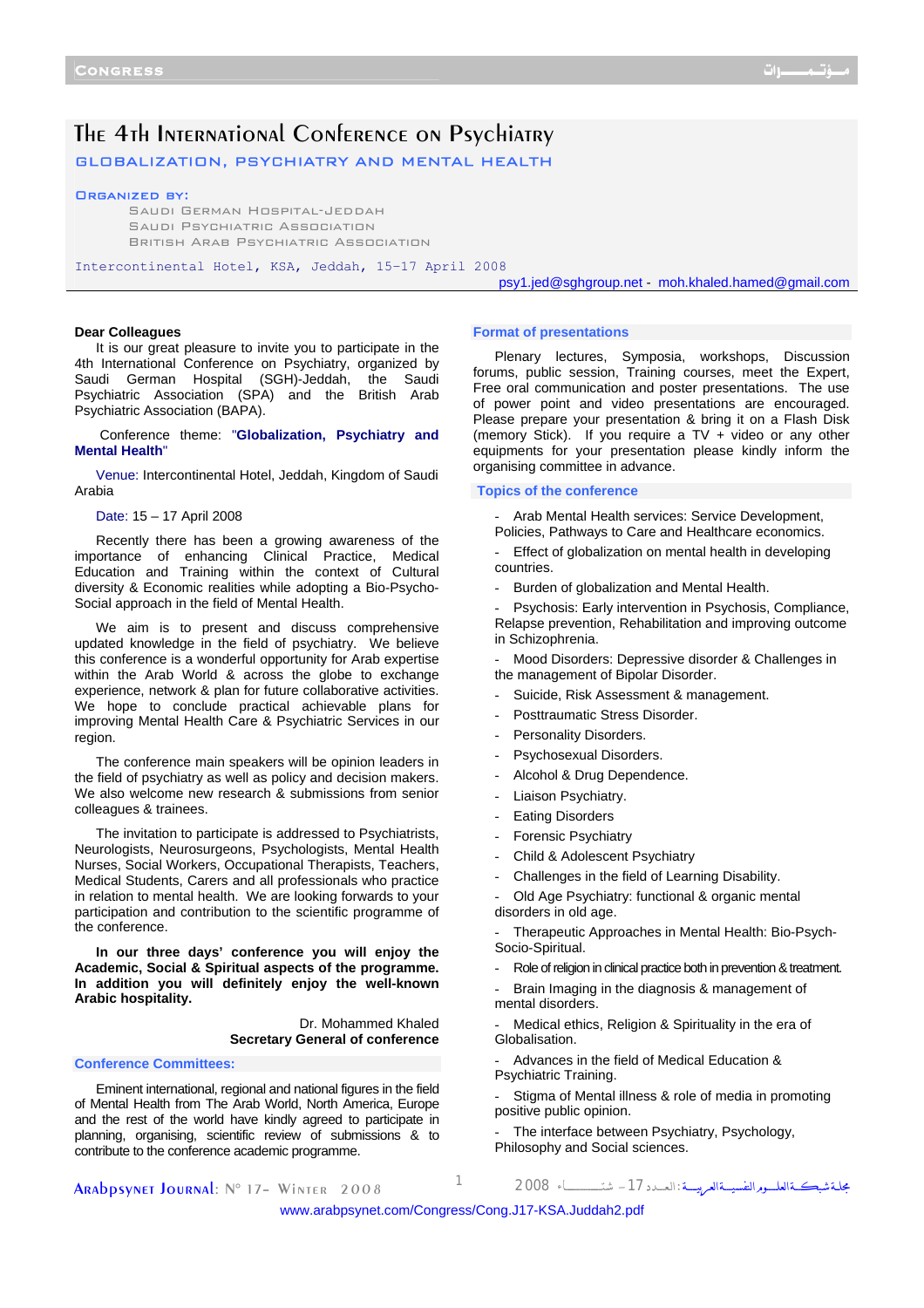#### **Training Workshops (Courses):**

**I. For psychologists:**

- Neuro psychological assessment.
- Cognitive Behavioural Therapy (CBT).
- **II. For Junior psychiatrists:** 
	- Techniques for relapse prevention of addiction.
	- Motivational Interviewing
	- The art of psychiatric interview.
	- Clinical Skills in Child Psychiatry
	- Family Counselling
	- How to deal with a case of Psychosexual Disorder in your clinic

#### **Target Participants:**

Psychiatrists, Neurologists, Neurosurgeons, Psychologists, Medical Students, Psychiatric Nurses, Social Workers, Occupational Therapists, Teachers, Carers and all professionals who practice in relation to the care of individuals who suffer from Mental Health problems.

#### **Guidelines for abstract submission:**

Please find attached Abstract Submission Form & guidelines for submission.

Deadline for submission: 01.02.2008

#### **Courses**

Course organisers are kindly requested to prepare all relevant materials to be given to participants enrolled on their courses. Course proposals must include selfassessment questionnaires and answers to evaluate the learning outcome of the participants.

**Registration Fees:** 

- Early registration (before 31.01.2008): £ 30.00 or \$ 60.00 or 200.00 Saudi Riyal

After 31.01.2008: £ 35.00 or \$ 70.00 or 250.00 Saudi Riyal

For each training course (workshop): £15.00 or \$

30.00 or 100.00 Saudi Riyal

#### **Refund Policy:**

- Before 31.01.2008 10% deduction
- After 31.01.2008 20% deduction

The registration fees cover Participation in all scientific and commercial exhibitions with conference bag, abstract book, badge, refreshments, meals and social events.

 Training courses includes: Attendance, coffee breaks, training, materials and certificate.

Spiritual: visiting Makkah for Umra is a great opportunity for Muslim delegates to enjoy alongside the conference. Visiting Al-Madina Almonawara could be also facilitated.

Social events: Old Jeddah, Jeddah Cornish & Shopping tours.

Visiting the historical Old Jeddah is a very nice experience you shouldn't miss. Jeddah Cornish is a state of the art & beauty that you will definitely enjoy. Shopping in Jeddah offers you an excellent opportunity for high quality goods at a decent price. We would be delighted to organise this for delegates.

**Language:** The conference languages are **Arabic & English**. We regret to inform you that no live (simultaneous) translation would be available.

#### **Letters of acceptance/Invitation:**

The organising & scientific committees would be delighted to send a letter of acceptance of submission(s) and an invitation letter to participants. However the organising committee is not deemed responsible for financial cover to colleagues as a result.

#### **Organizing Committees**

**Honorary Chairman** 

#### Prof. Ahmed Okasha:

Director of WHO Collaborating Center

Institute of Psychiatry, Ain Shams University

President of Egyptian Psychiatric Association

Immediate Past President WPA

**Congress Director** 

Prof. Mahdi Abou Madini

President, Saudi Psychiatric Association. Associate Professor and Head, Department of Psychiatry, King Faisal University

#### **Head Organizing Committee**

Dr. Mohamed Shawoosh

Consultant of Psychiatry, Director of Alamal Hospital Jeddah

#### **Congress Advisor**

Prof. Afaf Hamed Khalil

Professor of Psychiatry and Chair, Institute of Psychiatry, Ain Shams University Hospitals

#### **Congress Counsellor**

Prof. Tarek Alhabeeb

Professor and Consultant of Psychiatry, King Khalid University Hospital, King Saud University, Riyadh**.** 

#### **Secretary General of the Congress**

Dr. Mohamed Khaled

Consultant and Head of Psychiatric Department, SGH- Jeddah

**Members Of Organizing Committee** 

- Dr. Amira Al Batrawy: Psychiatry Consultant SGH- Jeddah
- Dr. Moneer Elsoussi: Psychiatry Consultant Alamal Hospital
- Dr. Nehal El-Badawy: Psychiatry Specialist SGH- Jeddah
- Dr. Ayman Ali: Psychiatry Specialist SGH- Jeddah
- Mr. Mohamad Mahmoud: Clinical Psychologist SGH- Jeddah
- Mr. Yasser Mersal: Media Services Manager SGH- Jeddah

#### **Scientific committee & speakers**

**A. International Committee & Speakers** 

- Prof. Ahmed Okasha
	- Director of WHO Collaborating Center
	- Institute of Psychiatry, Ain Shams University
	- President of Egyptian Psychiatric Association
	- Immediate Past President WPA

Prof. Pedro Ruiz

President of the American Psychiatric Association University of Texas Houston, USA

Arabpsynet Journal: N° 17– Winter 2008 <sup>2</sup> <sup>2008</sup> شتــــــــــــــــــــاء -17الـعــــدد: مجلــةشبكـــةالعلــــــومالنفسيــــةالعربيـــــة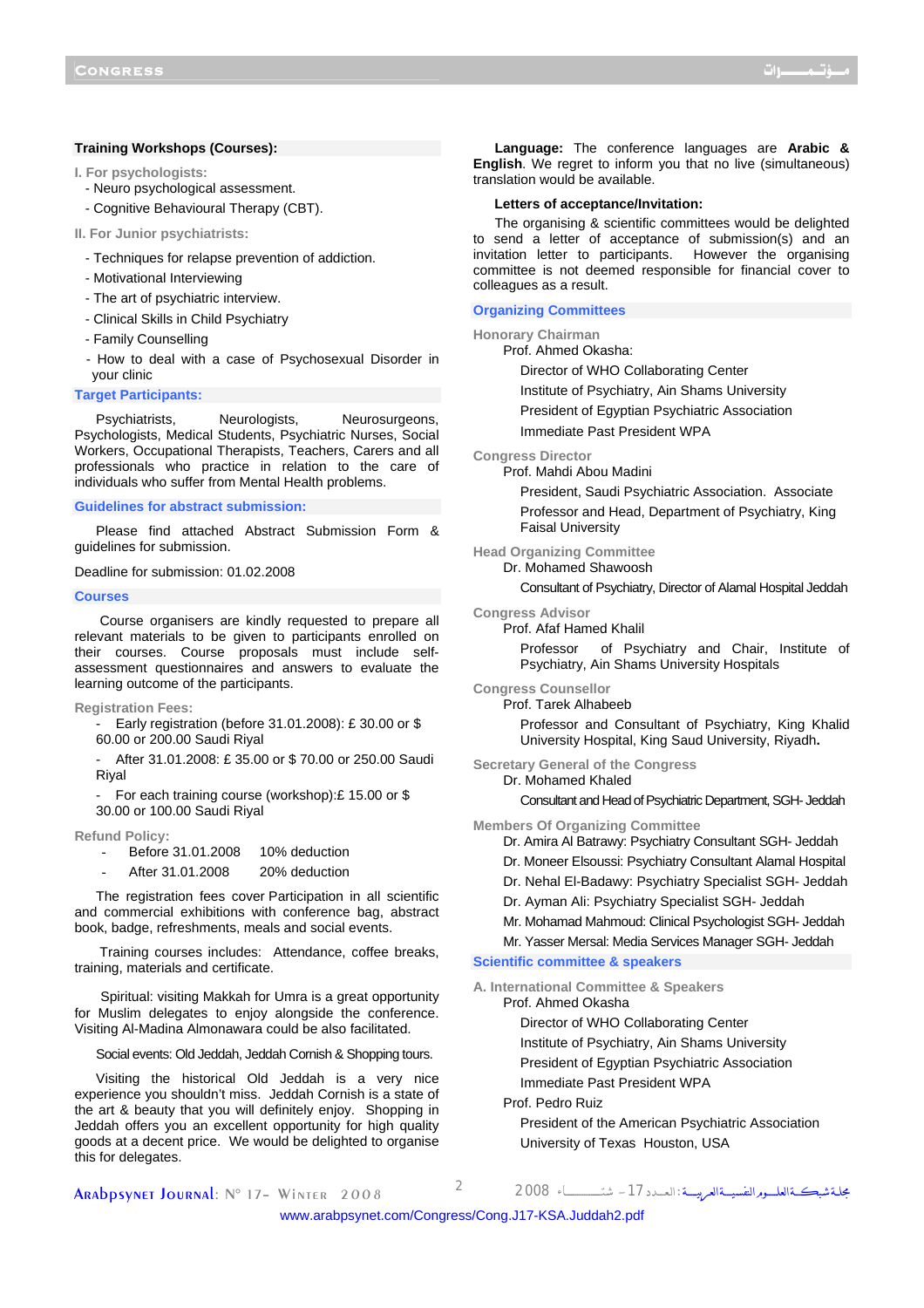Prof. Siegfried Kasper President of World Federation of Societies of Biological Psychiatry Prof. of psychiatry, Department of Psychiatry and Psychotherapy Medical University Vienna, MUV Prof. Ahmed M. El Kashef Professor of Addiction Psychiatry, NIH, NIDA USA Prof**.** Richard Rawson**.** University of California, Los Angeles. USA Prof**.** Francois Alesh University of Vienna Austria Prof. Mohamad Omar Salem Royal College of Psychiatrists, UK Prof. M. Waqar Azeem Prof. of psychiatry, Minnesota Uni., Minneapolis, Minnesota, (USA) Prof. M. Parameshvara Deva Founder of the Asian Federation of Psychiatric Associations. Chairperson of WPA section of Psychiatry in developing countries. Prof. Haroun Chaudhry Prof of psychiatry, Head Department of Psychiatry, Fatima Jinnah Medical College .Sir Ganga Ram Hospital, Lahore. WPA zonal representative (Pakistan). Dr Ahmed Mahmoud Consultant Psychiatrist, UK Scientific Officer of The British Arab Psychiatric Association (BAPA) Dr Mamdouh EL-Adl Consultant Psychiatrist, UK Secretary of The British Arab Psychiatric Association (BAPA) **B. Regional Scientific Committee & Speakers EGYPT** Prof. Mostafa K. Ismael Prof. Zeinab Bishiry Prof. Farouk Lotaief Prof. Afaf Hamed Khalil Prof. Adel M. Elsheshay Prof. Adel M. G. El-Missiry Prof. Mohamed El-Fiky Prof. Momtaz M. Abdulwahab Prof. Adel Madani Prof. Mostafa Shahein Prof. Mohamed Ghanem Prof. Safeia Effat Prof. Ahmed Saad Prof. Tarek Assad Prof. Abdel Nasser Omar Prof. Tarek Okasha

**C. National Scientific Committee & Speakers (arranged in ABC order)** 

Dr. Abdul Hamed Alhabib Dr. Ibrahim Alkhodair Dr. Abdullah Al-Hazlol Dr. Khaled Bazaid Dr. Abdullah Al-Sharqi Prof. Mahdi Abu-Madini Prof. Abdullah Al-Sobaie Dr. Mona Alsawaf Prof. Abdulrazak Elhamad Dr. Nawaf Alharthi Dr. Ahmad Hafez Dr. Omar Elmedayfer Prof. Fahad Alwahabi Prof. Sheikh Idrees

#### **Organization & Collaboration**

**Saudi Psychiatric Association** 

- Prof. Mahdi Abou Madini President
- Dr. Mohamed shawoosh Vise President
- Dr. Khaled Bazid Secretary General

**British Arab Psychiatric Association** 

- Dr. Saleh El Hilu President Dr. Mamdouh El Adl Secretary General **Egyptian Psychiatric Association**  Prof. Ahmed Okasha President Prof. Mahmoud Hammouda Vise President Prof. Hussein Morsy Secretary General **World Psychiatric Association**  Prof. Juan E. Mezzich President Prof. Pedro Ruiz Secretary for meetings of WPA Immediate past President of the APA Chairperson department of Psychiatry Houston Texas **Arab Federation of Psychiatrists**  Prof. Saiida Douki President Prof. Abdel Razak Al hamad Ass. Secretary General **Social & Cultural Committee**  Mr. Faiz Hamed Alahmari Alamal Hospital – Jeddah - Dr. Zeinab AlGhamdi Alamal Hospital – Jeddah Dr. Galal Saif Alamal Hospital - Jeddah Mr. Mohamad Mahmoud Clinical Psychologist - SGH Mrs. Hanan AlGhamdi Alamal Hospital – Jeddah **Academic Affairs Directorate**  Mr. Mohamed Abdel-Maksoud Assistant Director
	- Mr. Mahboob Islam Fyent Co-ordinator
	- Mr. Khalid Abdel Fattah Mass Communication Officer
	- Mrs.Katherine Salas Event Co-ordinator
	- Mrs. Tess Tadeo Logestic Officer

#### **Congress Secretariat & Correspondence**

Dr. Mohamed Khaled Secretary general of the congress

Arabpsynet Journal: N° 17– Winter 2008 <sup>3</sup> <sup>2008</sup> شتــــــــــــــــــــاء -17الـعــــدد: مجلــةشبكـــةالعلــــــومالنفسيــــةالعربيـــــة

<www.arabpsynet.com/Congress/Cong.J17-KSA.Juddah2.pdf>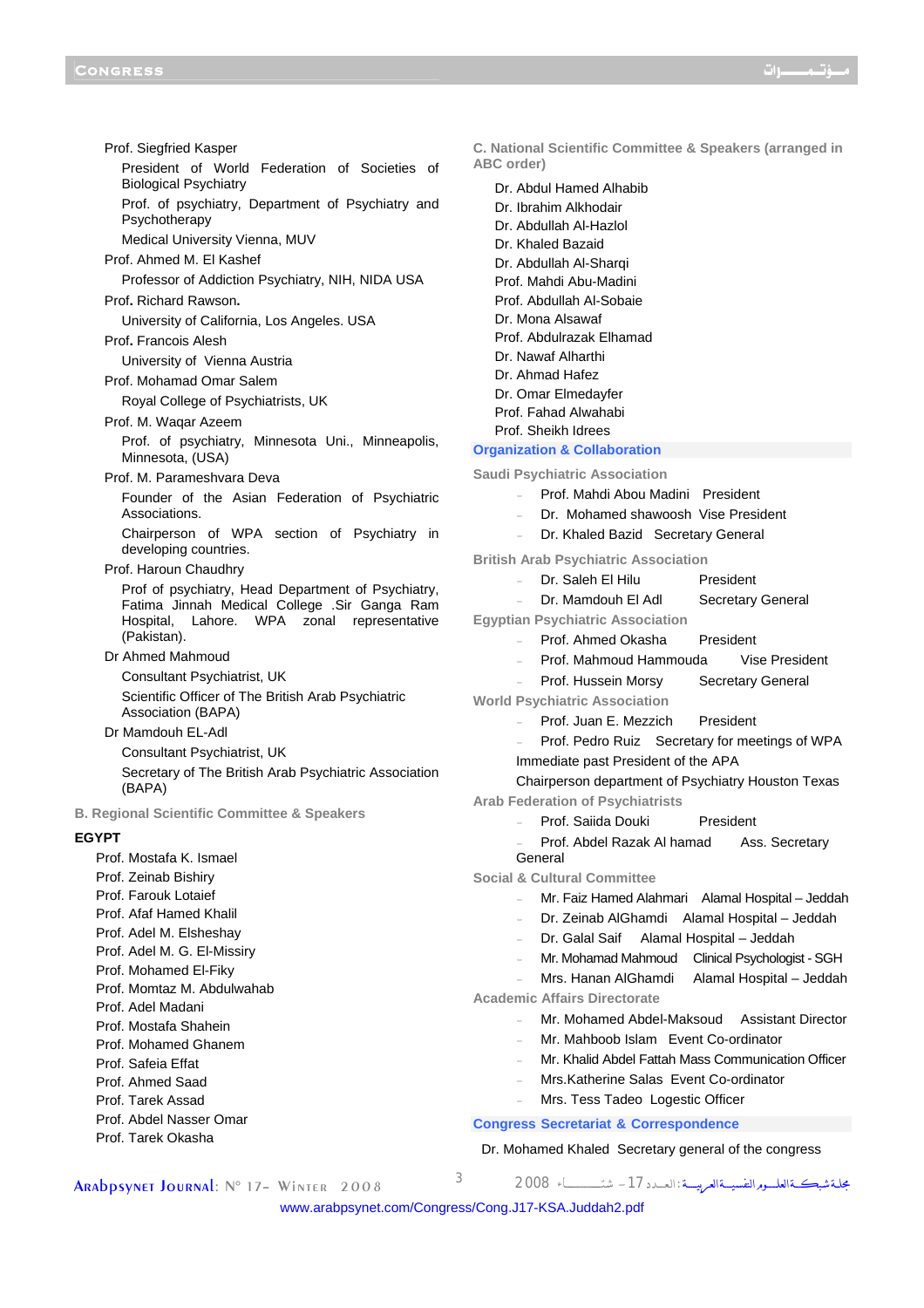#### **Tel**. 00966-507377541

**Fax.** 00966-2-6835874

**E-mail** psy1.jed@sghgroup.net moh.khaled.hamed@gmail.com

#### **Abstract Submission Form**

| Title: Professor / Dr. /Mr. / Mrs. / Miss/ Ms (please delete |
|--------------------------------------------------------------|
| as appropriate)                                              |
|                                                              |
|                                                              |
|                                                              |
|                                                              |
|                                                              |
|                                                              |
|                                                              |
|                                                              |
|                                                              |
|                                                              |

Type of presentation (please tick  $\vee$ ):

| 1. Symposium               | П      |  |
|----------------------------|--------|--|
| 2. Free oral communication |        |  |
| 3. Workshop                | $\Box$ |  |
| 4. Poster                  | п      |  |

• For abstract, please refer to the guidelines available at the website: <www.sghgroup.com>

OR BAPA website: <www.BAPAUK.com>

- Please note that deadline for submission is: 01.02.08
- Please make sure you submit to:

Dr. Mohamed Khaled Secretary general of the congress

**Tel**. 00966-507377541

**Fax.** 00966-2-6835874

**E-mail** psy1.jed@sghgroup.net moh.khaled.hamed@gmail.com

**Guidelines for abstract submission** 

**Format:** Please ensure that your abstract includes the following:

- Title
- Name(s) of authors, title & institution (affiliation).
- Aim
- **Method**
- Results
- **Discussion**
- **Conclusion**
- References:  $2 3$  references.
- Please modify your abstract submission form to suit the nature of your specific presentation as appropriate e.g. symposium, free oral, workshop, clinical case & poster.

 Arabic abstracts: Kindly submit an English version of your Arabic abstract(s)

 English abstracts: Kindly submit an Arabic version of your English abstract(s) if possible please**.** 

The Scientific & Organizing Committees strongly recommend & would highly appreciate your support with this recommendation.

- **Number of words:** Please do not exceed 300 words.

- **For Symposia:** Please include an abstract for each speaker and suggest names of Chairperson & Co-chair.

Method of submission: please e-mail to: psy1.jed@sghgroup.net, moh.khaled.hamed@gmail.com

- **Deadline for submission:** Monday 01.02.2008

If you have any queries, please feel free to contact the organizing committee via the symposium

**e-mail:** psy1.jed@sghgroup.net, OR

moh.khaled.hamed@gmail.com

**GROUP ACCOMMODATION OFFER**

A. Jeddah Intercontinental:

| Company                      | : Saudi German Hospital Group          |
|------------------------------|----------------------------------------|
| Represented by<br>Conference | : Dr. Mohamed Khalid, President of the |
| Address                      | : Jeddah - Saudi German Hospital       |
| Tel / Fax                    | $: 026835874 - 026526380$              |

The Hotel undertakes to supply the Client with the services below, subject to the following conditions, all of which are expressly accepted by the Client.

e-mail: alaa.wahba@icjeddah.com

#### **Accommodation\***

- Number of Rooms: 50 Rooms per Night for 03 nights
- Minimum Guaranteed: 50 Rooms per Night for 03 nights
- Arrival / Departure Dates:15 of April, 2008/ 18of April, 2008

• **Jeddah Intercontinental Hotel:** where conference is to take place

- Deluxe City View Room / Main Building/BB:
- 50 Rooms available 510 Saudi Riyal Rate/ night
- TOTAL NUMBER OF ROOMS 50Rooms available

• **Crown Plaza – Jeddah:** very close to the Intercontinental Hotel

Room/night: SR 300.0

\* For details regarding accommodation, please refer to accommodation leaflet

All mentioned rates are per night and excluding 15% Service Charge.

- In case of Double Room require, will be added SR. 150 per room per night.

- Full Breakfast Buffet at Al Ferdaus Restaurant including.
- Extra Bed: SR.75 + 15% Service Charge per Unit per night.
- All mentioned rates are NON COMMISSIONABLE.

Room Types are subject to availability until signature of the Accommodation Agreement and Deposit Payment(s).

Arabpsynet Journal: N° 17– Winter 2008 <sup>4</sup> <sup>2008</sup> شتــــــــــــــــــــاء -17الـعــــدد: مجلــةشبكـــةالعلــــــومالنفسيــــةالعربيـــــة

<www.arabpsynet.com/Congress/Cong.J17-KSA.Juddah2.pdf>